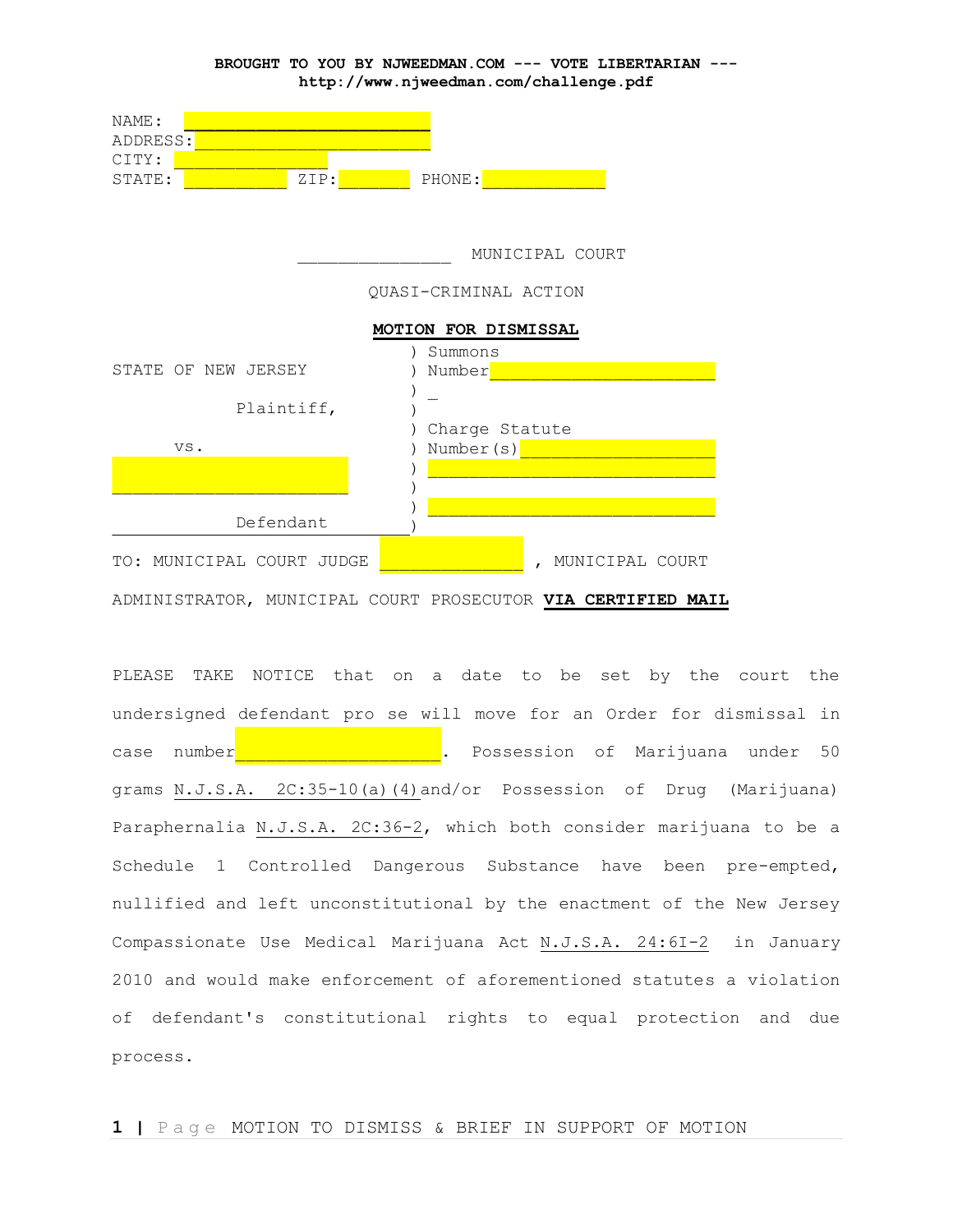## **Memorandum of Law/Brief in Support of Motion**

#### **LEGAL ARGUMENT:**

The criteria for prohibition of a substance as a Schedule 1 Controlled Dangerous Substance is defined under N.J.S.A. 24:21-5 as requiring the substance has a "*high potential for abuse and has no accepted medical use in treatment in the United States, or it lacks accepted safety for use in treatment under medical supervision"*.

The New Jersey Compassionate Use Medical Marijuana Act N.J.S.A. 24:6I-2 which is a more recent law, clearly states that marijuana does not meet the criteria for a Schedule 1 controlled dangerous substance in New Jersey. The statute recognizes that marijuana has a legally and scientifically based and accepted medical use for medical treatment in both the State of New Jersey and numerous other states in the United States. Plain and simple, under the laws of the State of New Jersey a Schedule 1 controlled dangerous substance has no medical use. If a substance has a legally recognized medical use it is not a Schedule 1 controlled dangerous substance in New Jersey.

After the passage of the Compassionate Use Medical Marijuana Act in 2010, the state had an obligation to reschedule marijuana to a lower schedule (such as Schedule 2) that recognizes medical usage but still restricts a substance if they wished to continue with marijuana prohibition.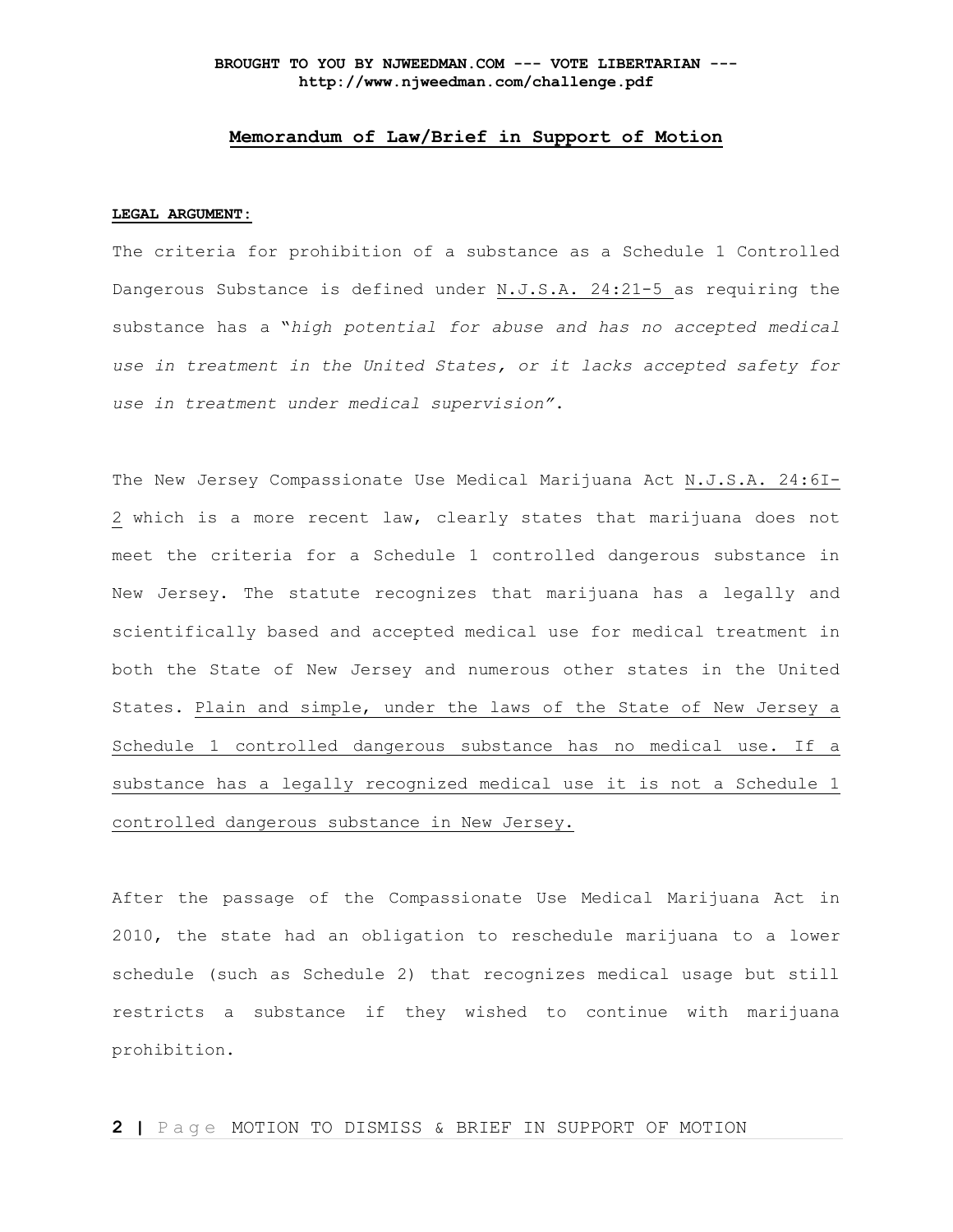## **DEFENSE ATTACHMENT 1**



**DEFENSE ATTACHMENT 1:** COPY OF A NEW JERSEY MEDICAL MARIJUANA REGISTRY ID CARD (W/ CONFIDENTAL PATIENT INFORMATION CENSORED) ISSUED BY THE STATE OF NEW JERSEY, DEPARTMENT OF HEALTH AND SENIOR SERVICES TO AN HIV/AIDS PATIENT IN CHERRY HILL, CAMDEN COUNTY, NEW JERSEY RECOGNIZING THAT MARIJUANA IS A MEDICINE. THIS STATE-ISUED DOCUMENT, PROVES THAT THE STATE OF NEW JERSEY HAS ADMITTED MARIJUANA IS NOT A SCHEDULE 1 CONTROLLED DANGEROUS SUBSTANCE AND INSTEAD IS A SAFE, LEGAL, MEDICINE. AS PER N.J.S.A. 24:21-5 IT IS NOT POSSIBLE FOR A MEDICNE TO BE CONSIDERED SCHEDULE 1 IN NEW JERSEY.

## **DEFENSE EXHIBIT 2(a)**

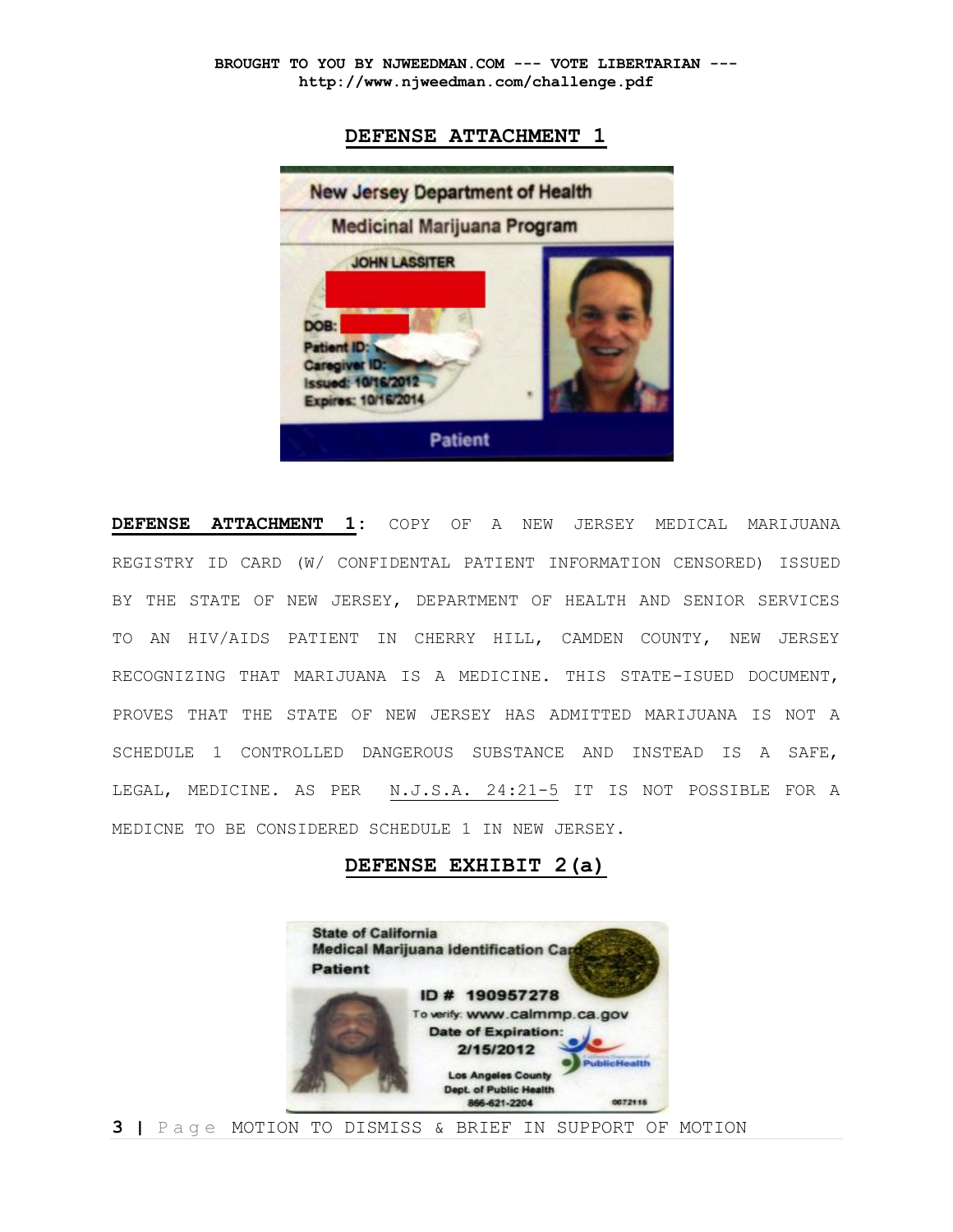# **DEFENSE EXHIBIT 2(b)**



Edward A. Alexander, M.D. 10940 Wilshire Blvd Los Angeles, CA. 90024 **Compassionate Use of 1996**  $(310) - 4989421$ 

**Health And Safety Code 11362.5 Physician Statement** 

To Whom It May Concern: Edward Forchion



Edward Forchion has been evaluated under my medical care and reports to me that using marijuana helps relieve his symptoms. I have evaluated the risk and benefits of cannabis use as a treatment pursuant to Health and Safety Code Section 11362.5 ,otherwise known as **Medical Use of Marijuana.** 

I approve of my patients use of Marijuana for both medical and spiritual reasons. As A Rastafarian he uses cannabis sativa as a sacrament, a food and a medicine I will continue to monitor his condition and provide advice on his progress. Thank you.

Sincerely,

to disand @ alexande mp

Edward A. Alexander, M.D. California License A45272 Dea BA 1607881

> 10-06-2009 Valid for one year from the above date

Notice to Law Enforcement: Pursuant to the Constitution State of California Amendment III, Sec, 3,50, state law enforcement officials have no power To refuse to enforce statute on the basis that federal law or federal regulations Prohibit the enforcement of such statutes" Please leave the individuals herein Identified unmolested and unharmed. Failure to do so may result in legal action being taken against you. Thank you for your understanding.

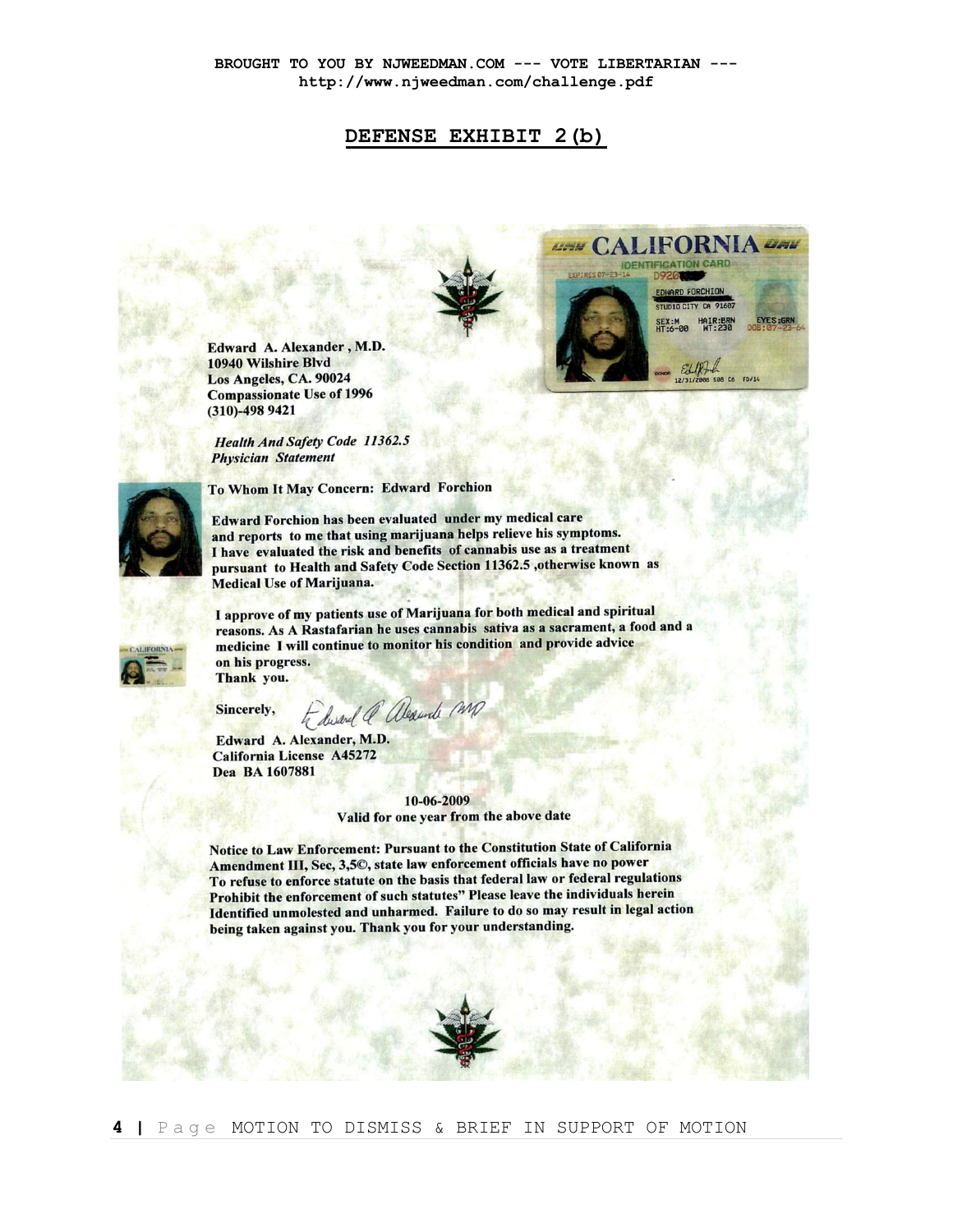**DEFENSE EXHIBIT 2(a)(b):** (a)Copy of a California Medical Marijuana Patient ID Card and (b)Doctor's Recommendation, identifying the patient as being a registered patient under the protection of California Health and Safety Code 11362.5 – the equivalent CA statute to N.J.S.A. 24:6I-2. Note: The State-Issued Card is optional *THIS IS FURTHER EVIDENCE OF MARIJUANA'S STATUS AS A SAFE, ACCEPTED LEGAL MEDICINE IN THE UNITED STATES AND DOES NOT MEET THE DEFINITION OF A SCHEDULE 1 CONTROLLED DANGEROUS SUBSTANCE AS PER* **N.J.S.A. 24:21-5.**

**DEFENSE EXHIBIT 3: STATE of NEW JERSEY WEBSITE** - NJ Department of Health- Medicinal Marijuana Program w/ WEBSITE ADDRESS (URL) [www.state.nj.us/health/medicalmarijuana/](http://www.state.nj.us/health/medicalmarijuana/)

The NJ Dept. of Health and Senior Services website has a whole subsection devoted to "marijuana being a medicine". This is an official website of the State of New Jersey. Again – A Schedule 1 CDS cannot be medicine as per N.J.S.A. 24:21-5.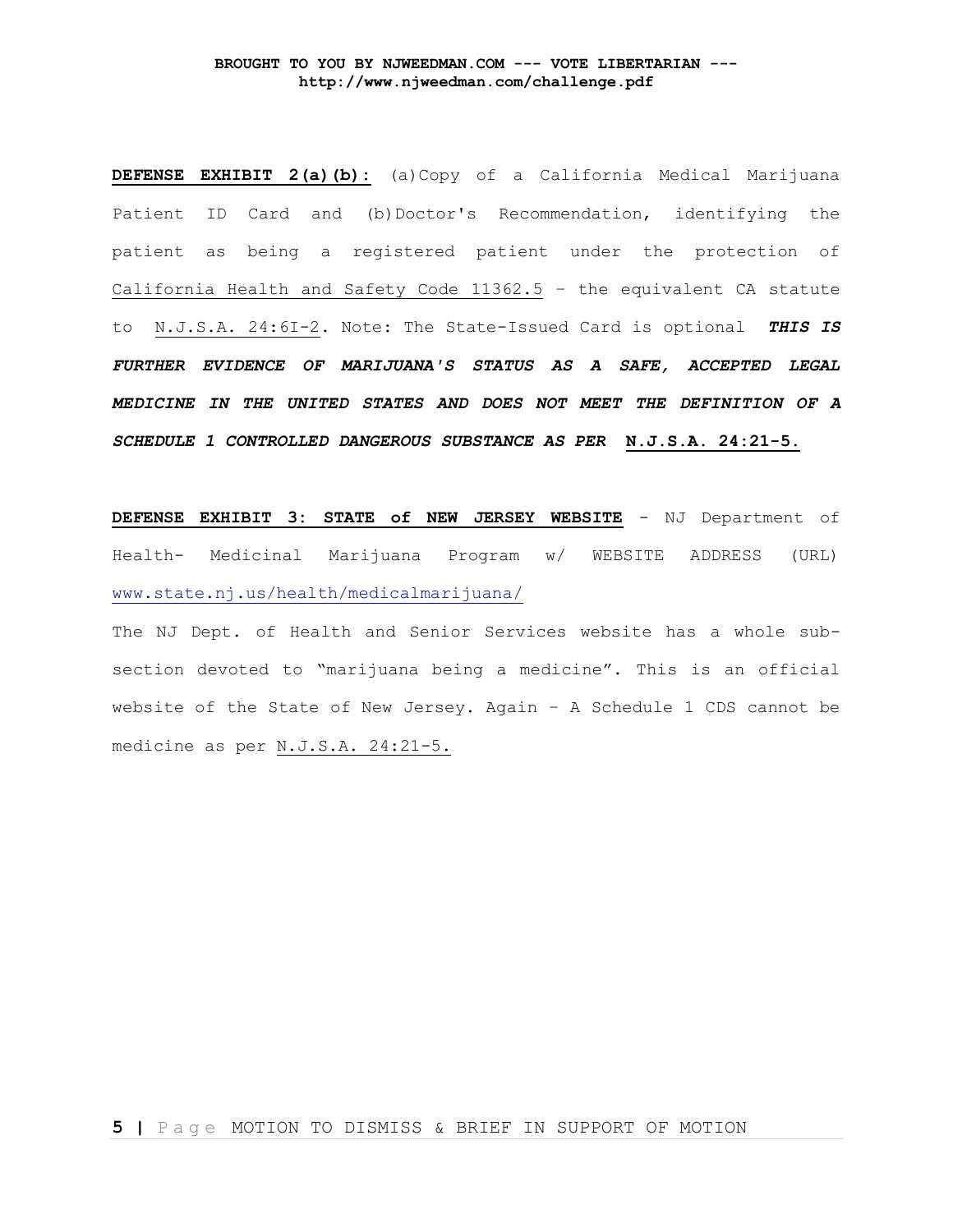## **POLITICS OF POT in NEW JERSEY created this situation not the defendant**

The State of New Jersey could easily make a "medical exemption" to its criminal statutes as other states have. **OR** it could have rescheduled marijuana and this illegal dilemma wouldn't exist. *FACT:* New Jersey has a provision (N.J.S. 24:21-3(d)) within the Department of Health to do so, this statute allows the director of health department to change the schedule. **FACT**: The "*politics of pot*" in New Jersey has prevented the application of this provision. New Jersey Governor Christie engaged in obstructionist policies; and failed to order a reschedule for political reasons, as empowered by the Department of Health and Human Services statute.

*d. The director of the State Department of Health shall update and republish the schedules in sections 5 through 8.1 of P.L.1970, c. 226, as amended and supplemented (C.24:21-5 through 24:21-8.1) periodically.*

The State of New Jersey failed to reschedule and because of the state's inaction the criminal and disorderly persons marijuana prohibition laws of New Jersey are now unconstitutional and cannot be enforced as they are in violation of the rights to *EQUAL PROTECTION* and *DUE PROCESS* protected by the United States and New Jersey Constitutions.

**6 |** P a g e MOTION TO DISMISS & BRIEF IN SUPPORT OF MOTION Whether this defendant has a "medical condition" or not is irrelevant to the arguments of this motion brief. This motion does not address a medical marijuana argument or medical necessity defense; however the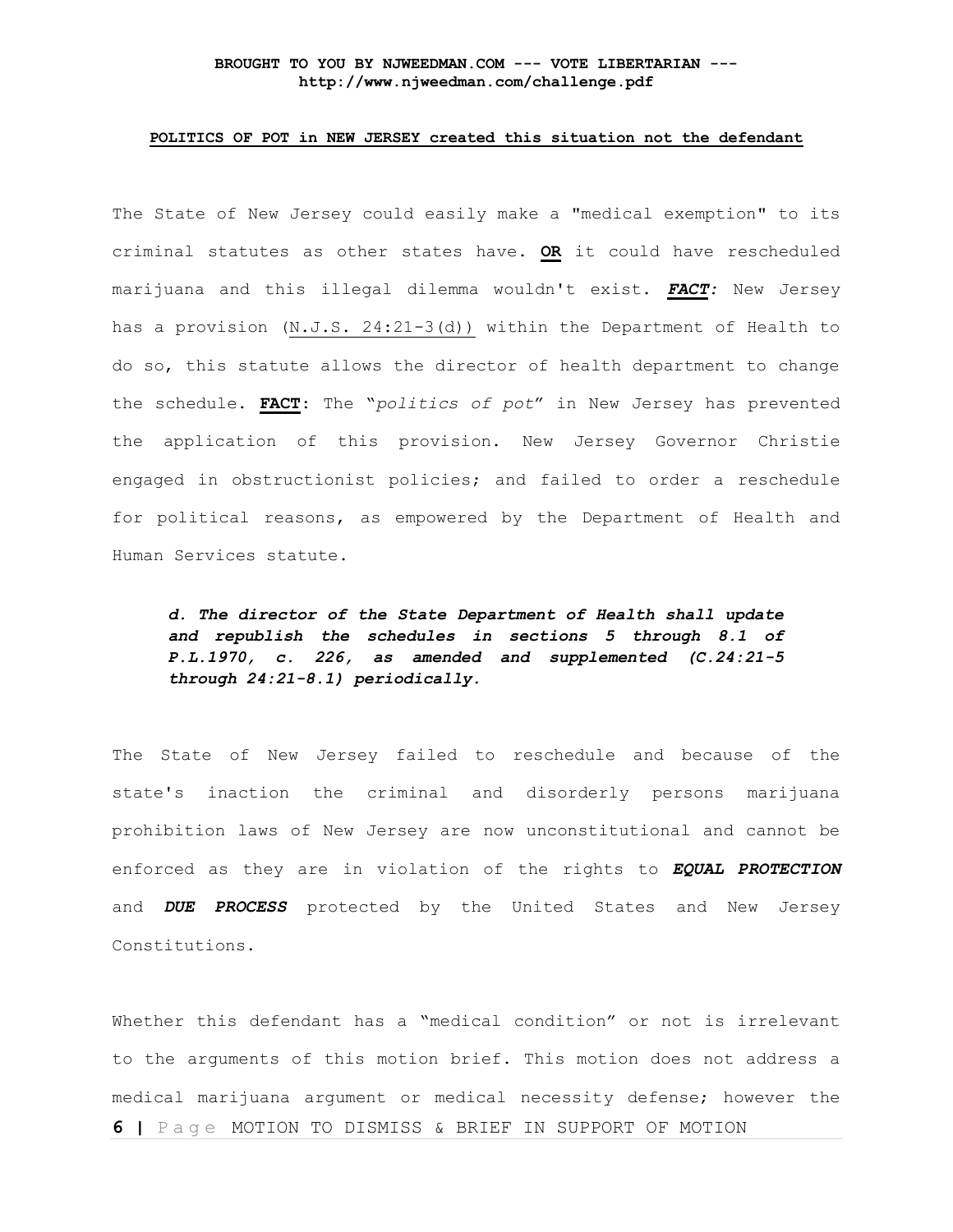defense reserves the right to bring these arguments. The fact that the substance "marijuana" is misclassified in the state's criminal 2C:35- 10 statute renders it flawed, and therefore its possession, use, growing, processing, sale, manufacture, etc. have become legal for all citizens regardless of medical necessity as of 1/18/2010.

**See text below from the New Jersey Compassionate Use Medical Marijuana Act N.J.S.A. 24:6I-2:**

## **Findings, declarations relative to the "medical use of marijuana"***.*

*2. The Legislature finds and declares that:*

 *a. Modern medical research has discovered a beneficial use for marijuana in treating or alleviating the pain or other symptoms associated with certain debilitating medical conditions, as found by the National Academy of Sciences' Institute of Medicine in March 1999;*

 *b. According to the U.S. Sentencing Commission and the Federal Bureau of Investigation, 99 out of every 100 marijuana arrests in the country are made under state law, rather than under federal law. Consequently, changing state law will have the practical effect of protecting from arrest the vast majority of seriously ill people who have a medical need to use marijuana;*

 *c. Although federal law currently prohibits the use of marijuana, the laws of Alaska, California, Colorado, Hawaii, Maine, Michigan, Montana, Nevada, New Mexico, Oregon, Rhode Island, Vermont, and Washington permit the use of marijuana for medical purposes, and*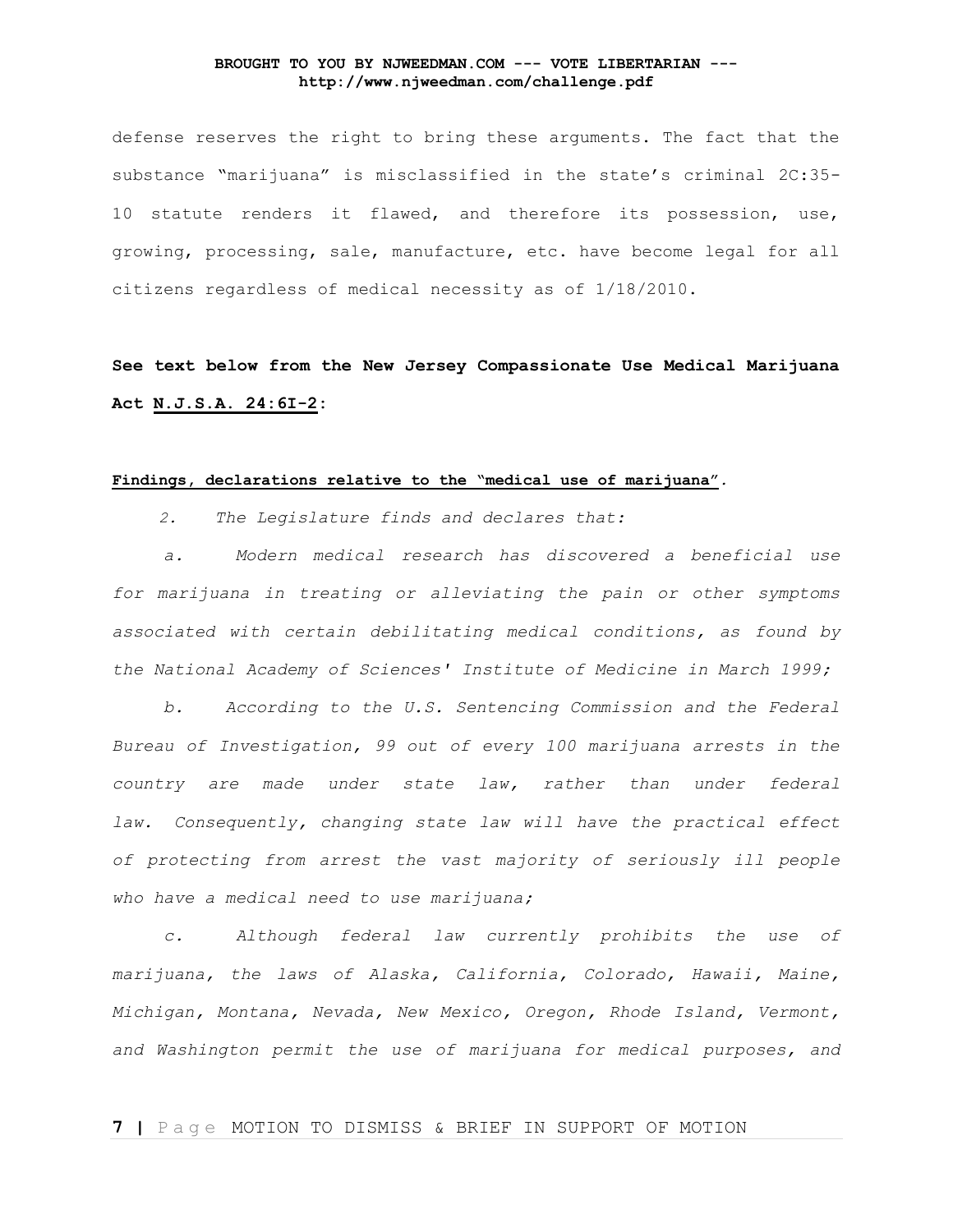*in Arizona doctors are permitted to prescribe marijuana. New Jersey joins this effort for the health and welfare of its citizens;*

 *d. States are not required to enforce federal law or prosecute people for engaging in activities prohibited by federal law; therefore, compliance with this act does not put the State of New Jersey in violation of federal law; and*

 *e. Compassion dictates that a distinction be made between medical and non-medical uses of marijuana. Hence, the purpose of this act is to protect from arrest, prosecution, property forfeiture, and criminal and other penalties, those patients who use marijuana to alleviate suffering from debilitating medical conditions, as well as their physicians, primary caregivers, and those who are authorized to produce marijuana for medical purposes.*

## **16Am Jur 2d., Sec. 256:**

**8 |** P a g e MOTION TO DISMISS & BRIEF IN SUPPORT OF MOTION *"The general rule is that a unconstitutional statute, whether Federal or State, though having the form and name of law as in reality no law, but is wholly void and ineffective for any purpose since unconstitutionality dates from the enactment and not merrily from the date of the decision so braining it. An unconstitutional law in legal contemplation is as inoperative as if it never had been passed. Such a statute lives a question that is purports to settle just as it would be had the statute not ever been enacted. No repeal of an enactment is necessary, since an unconstitutional law is void. The general principles follows that it imposes no duty, converse no rights, creates no office, bestows no power of authority on anyone, affords no protection and justifies no acts performed under it. A*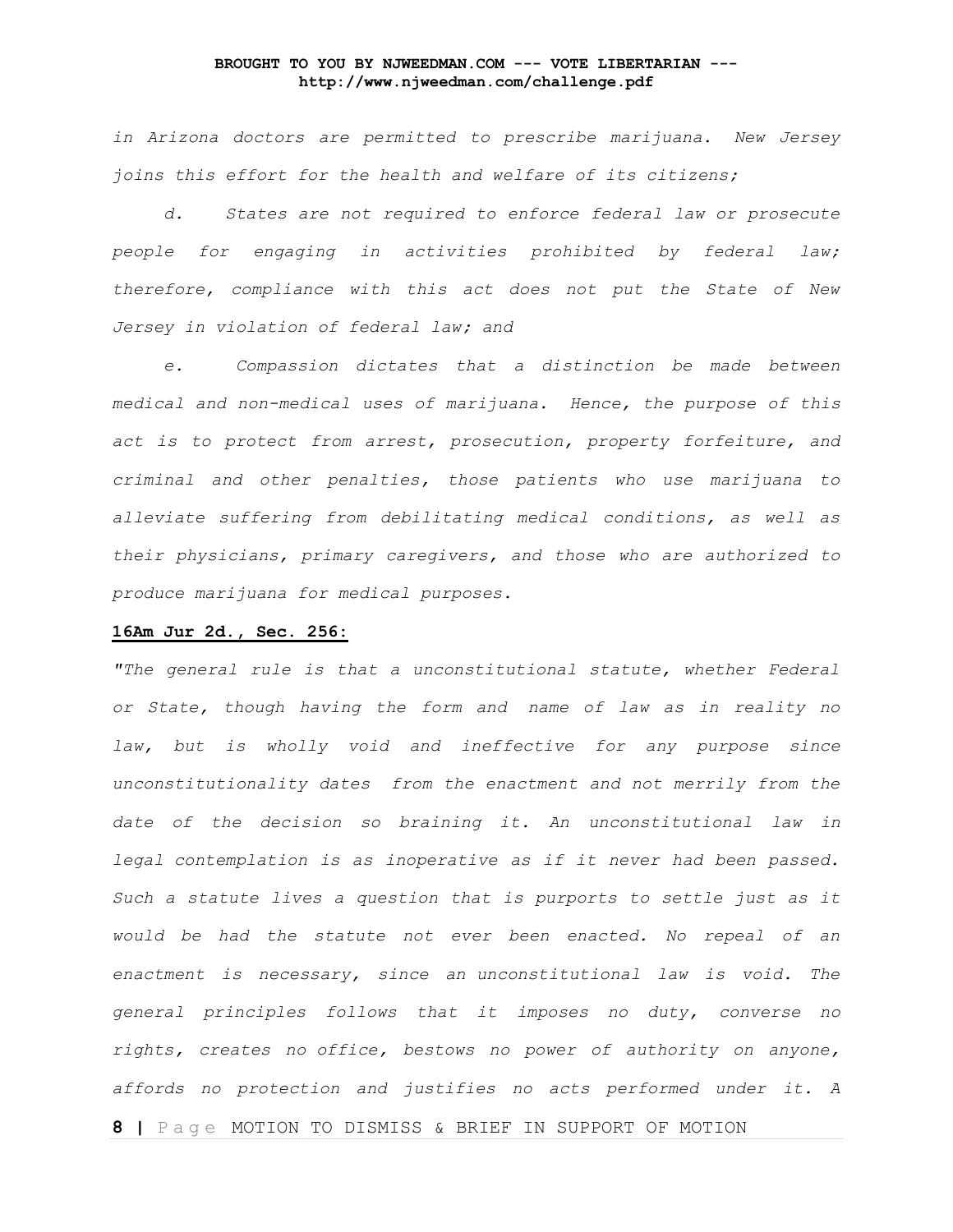*contract which rests on an unconstitutional statute creates no obligation to be impaired by subsequent legislation. No one is bound to obey an unconstitutional law. No courts are bound to enforce it. Persons convicted and fined under a statute subsequently held unconstitutional may recover the fines paid. A void act cannot be legally inconsistent with a valid one and an unconstitutional law cannot operate to supersede an existing valid law. Indeed, in so far as a statute runs counter to the fundamental law of the land, it is superseded thereby. Since an unconstitutional statute cannot repeal, or in any way effect an existing one, if a repealing statute is unconstitutional, the statute which it attempts to repeal, remains in full force and effect and where a statute in which it attempts to repeal remains in full force and effect and where a clause repealing a prior law is inserted in the act, which act is unconstitutional and void, the provision of the repeal of the prior law will usually fall with it and will not be permitted to operate as repealing such prior law. The general principle stated above applied to the constitution as well as the laws of the several states insofar as they are repugnant to the constitution and laws of the United States.*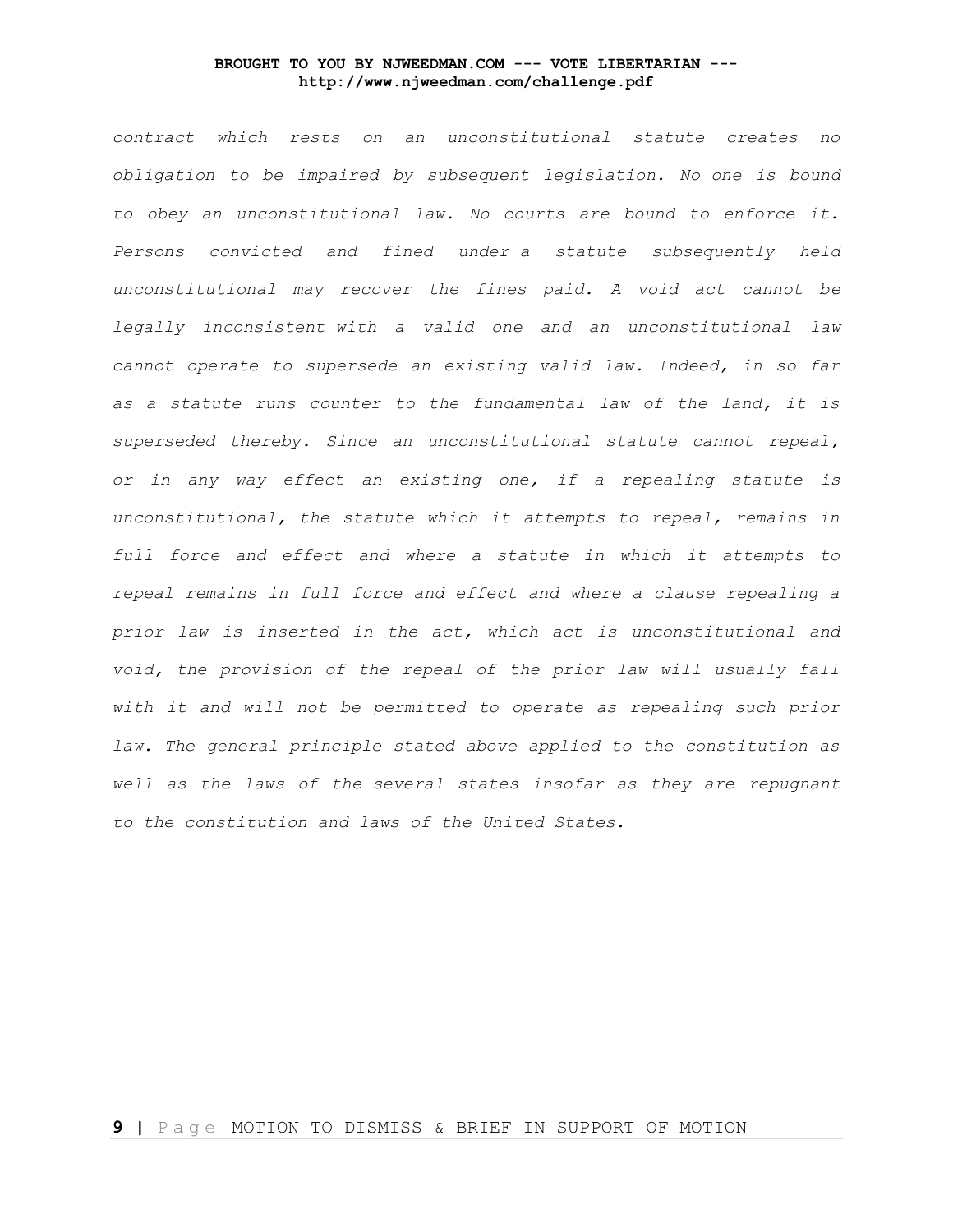## *"***The hypocrisy-Federal Gov't Recognizes medical marijuana with Patent"**

The US Government officially classifies marijuana as Schedule 1 defined as having, "No medicinal value and highly addictive" yet the Federal Government has issued a patent for using cannabinoids as an antioxidant and neuro-protectant to the DEA. The U.S. government which includes the DEA has *medical marijuana Patent #6630507.* So once again on the one hand, United States federal government officials have consistently denied that marijuana has any medical benefits. On the other, the government actually holds patents for the medical use of the plant. This fact again disqualifies the State of New Jersey's classification of "marijuana" as a schedule 1 *drug for* N.J.S.A. 24:21- 5 clearly defines schedule 1 substances as …."*has no accepted medical use in treatment in the United States,)* **[US Patent 6630507](http://www.patentstorm.us/patents/6630507.html)** titled "**Cannabinoids as antioxidants and neuro-protectant**" is assigned to The government of The United States of America!!!

**The Federal patent says "useful":**

"*Cannabinoids have been found to have antioxidant properties, unrelated to NMDA receptor antagonism. This new found property makes cannabinoids useful in the treatment and prophylaxis of wide variety of oxidation associated diseases, such as ischemic, age-related, inflammatory and autoimmune diseases. The cannabinoids are found to have particular application as neuro-protectant, for example in limiting neurological damage following ischemic insults, such as stroke and trauma, or in the treatment of neurodegenerative diseases, such as Alzheimer's disease, Parkinson's disease and HIV dementia."*

**The patent #6630507 was obtained in October of 2003**.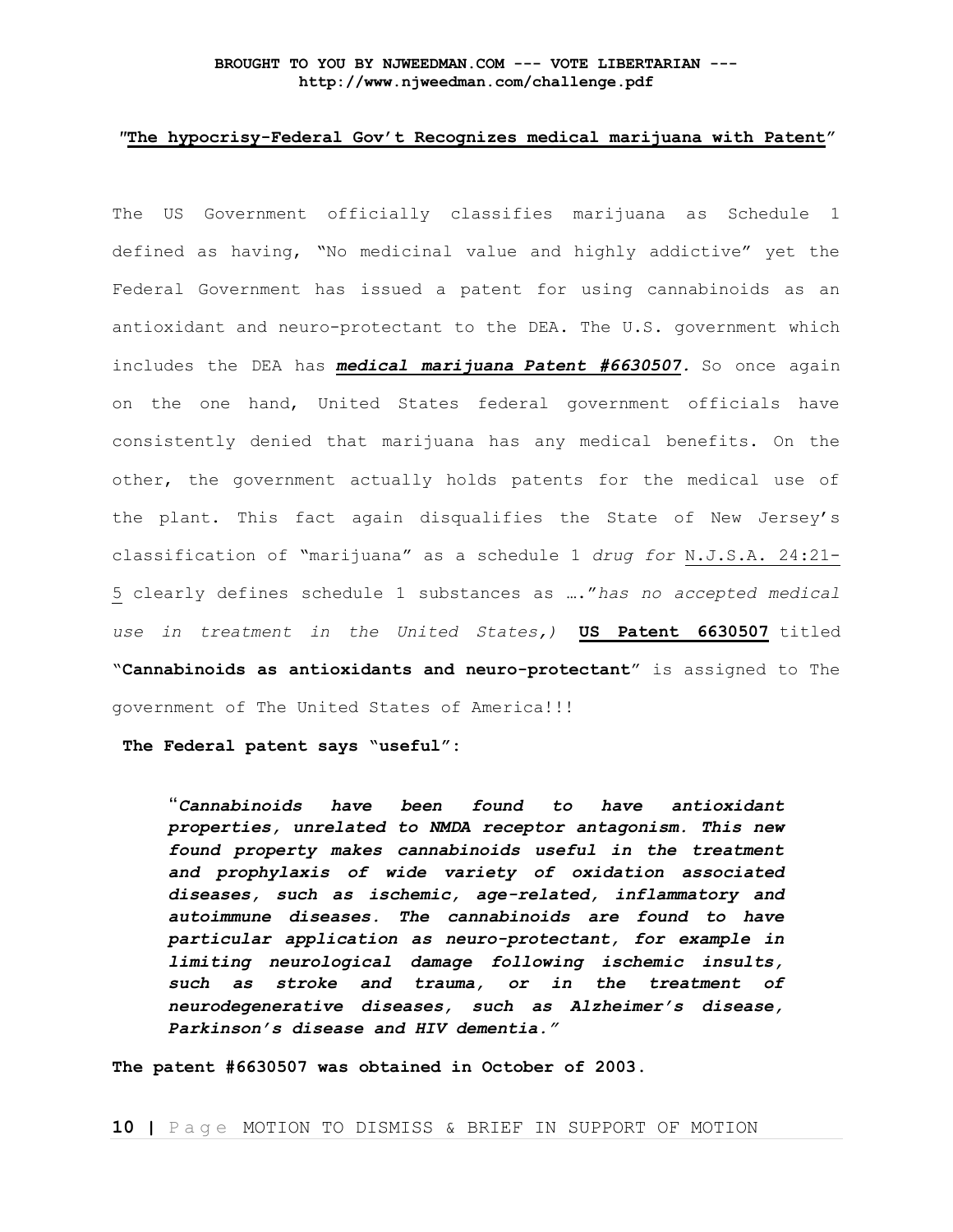In support of the within application, the undersigned shall rely upon the above Memorandum of Law.

| Dated this |                   |  | day of |  | 20 |  |
|------------|-------------------|--|--------|--|----|--|
|            | <b>SIGNATURE</b>  |  |        |  |    |  |
|            | NAME AND ADDRESS: |  |        |  |    |  |
|            |                   |  |        |  |    |  |
|            |                   |  |        |  |    |  |

PREPARED BY EDWARD "NJWeedman" FORCHION **AND ERIC HAFNER**

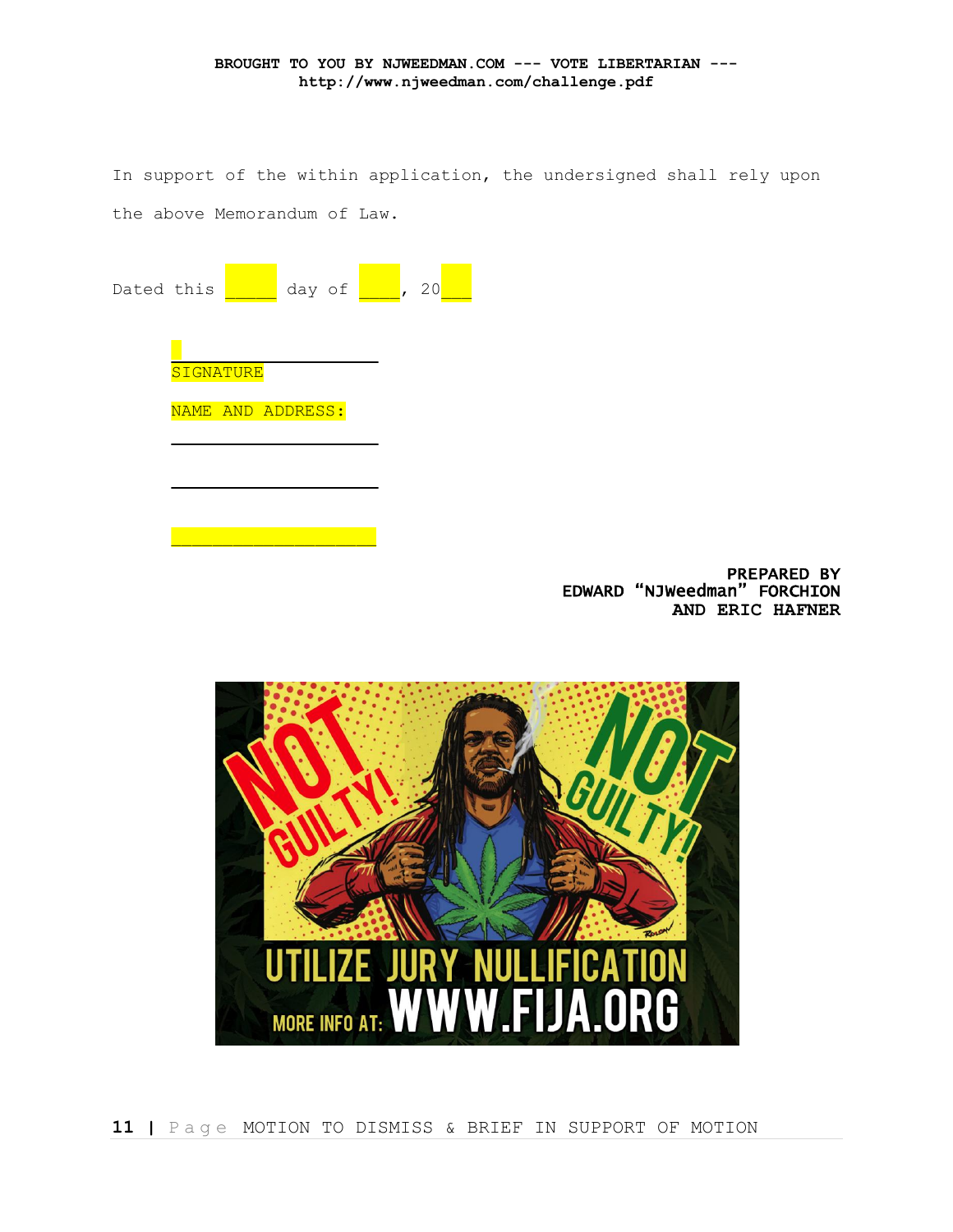# **INSTRUCTIONS**

# **DO NOT INCLUDE THIS IN BRIEF**

**If you choose to use the above brief please contact me just to let me know it's being used – [njweedman@yahoo.com](mailto:njweedman@yahoo.com) .**

**Just fill in the info highlighted in yellow, then copy the brief three times and give the Original and two copies to the municipal court clerk. One for the Judge, One for the prosecutor and one for yourself. Ask the clerk to time/date stamp it received.**

> **If you have a lawyer (public defender or paid) don't let them talk you out of this filing. DO IT and demand that they argue it on your behalf if you feel you can't per Farretta Vs California. Farretta is a Supreme Court case that said two major things**

- o **(1)It gave defendants the right to represent themselves**
- o **(2) It gave the defendant the Right to choose what defense the defendant chooses to utilize in his defense. Invoke it in this case – say to your lawyer this is the way you wish to defendant yourself and don't falter New Jerseys legal profession doesn't really want the marijuana prohibition to end.**

**If the municipal court Judge chooses to hear this MOTION (he may have it forwarded up to your County DE-NOVO Judge) and agrees you've made HISTORY. If he denies it, motion for a "stay of sentence pending appeal" and appeal it and keep appealing it all the way to the NJ Appellate Court. Hopefully a couple dozen other similar motions will be there and the appeals court will have to hear all these appeals together, get on the side of history. We will win this "WAR". The press understands and supports. We the people in opinion poll after poll agree – Legalize!**

**Just recently a municipal court Judge in Michigan was brave enough to agree with a defendant in that state with a motion similar to this one.** 

**READ THESE LINKS – [http://www.dailypaul.com/280618/oakland-county-michigan](http://www.dailypaul.com/280618/oakland-county-michigan-reclassifies-marijuana-from-a-schedule-1-narcotic)[reclassifies-marijuana-from-a-schedule-1-narcotic](http://www.dailypaul.com/280618/oakland-county-michigan-reclassifies-marijuana-from-a-schedule-1-narcotic) -**

**[http://marijuanapatients.org/oakland-county-michigan](http://marijuanapatients.org/oakland-county-michigan-reclassifies-marijuana-from-a-schedule-1-narcotic/)[reclassifies-marijuana-from-a-schedule-1-narcotic/](http://marijuanapatients.org/oakland-county-michigan-reclassifies-marijuana-from-a-schedule-1-narcotic/)**